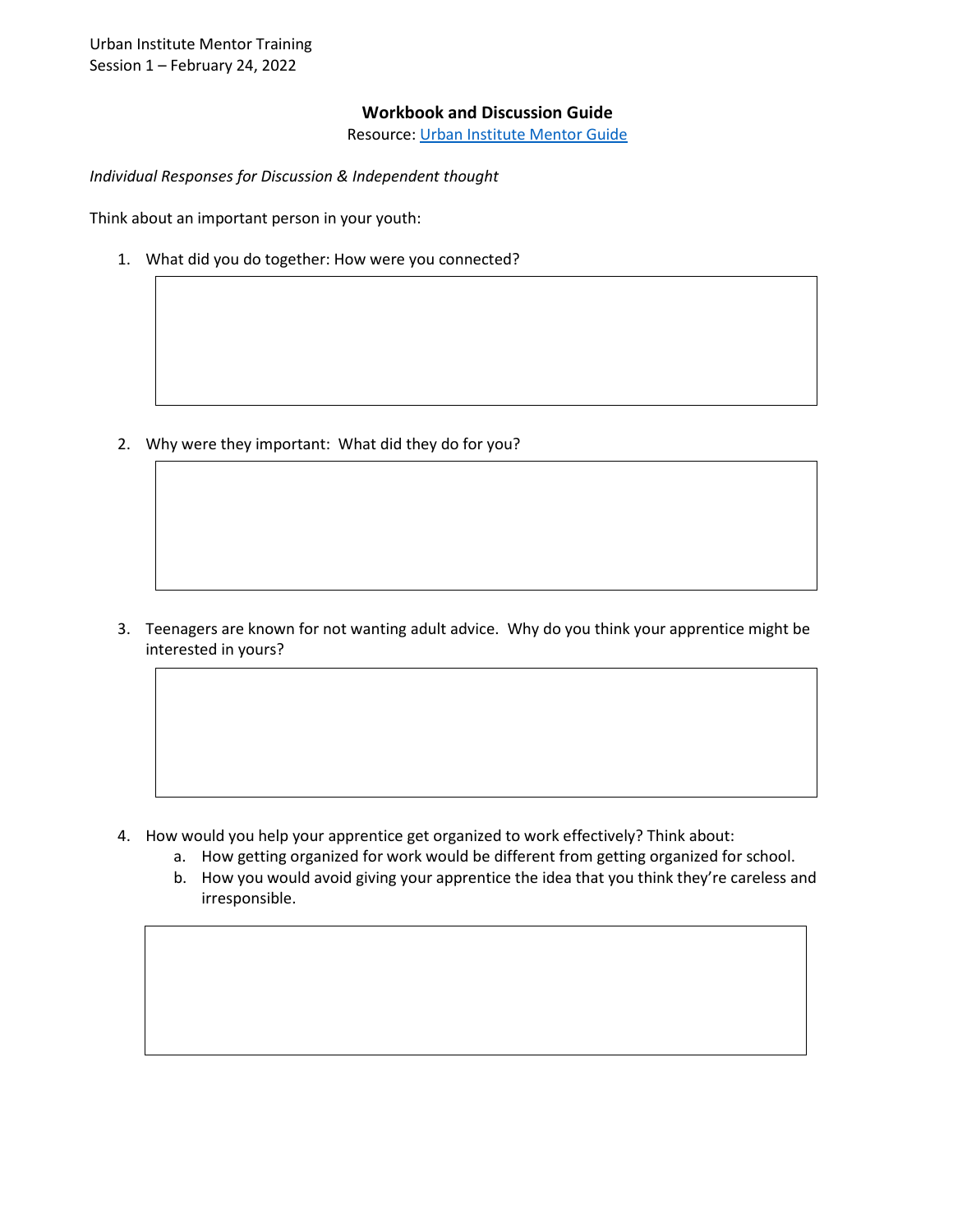- 5. How would you help your apprentice appropriately ask their boss for a change in assignment? Think about:
	- a. Why a young person who hasn't had a job before might need advice about this.
	- b. How would you convey your message without making them feel put down?

- 6. A dentist who gave her summer intern responsibility for planning the clinic's station in health fair said, "She used me as a resource. She planned it and she gave me a role." Think about:
	- a. What an apprentice would learn from taking on a project like this.
	- b. How you would balance giving responsibility with giving assistance and oversight.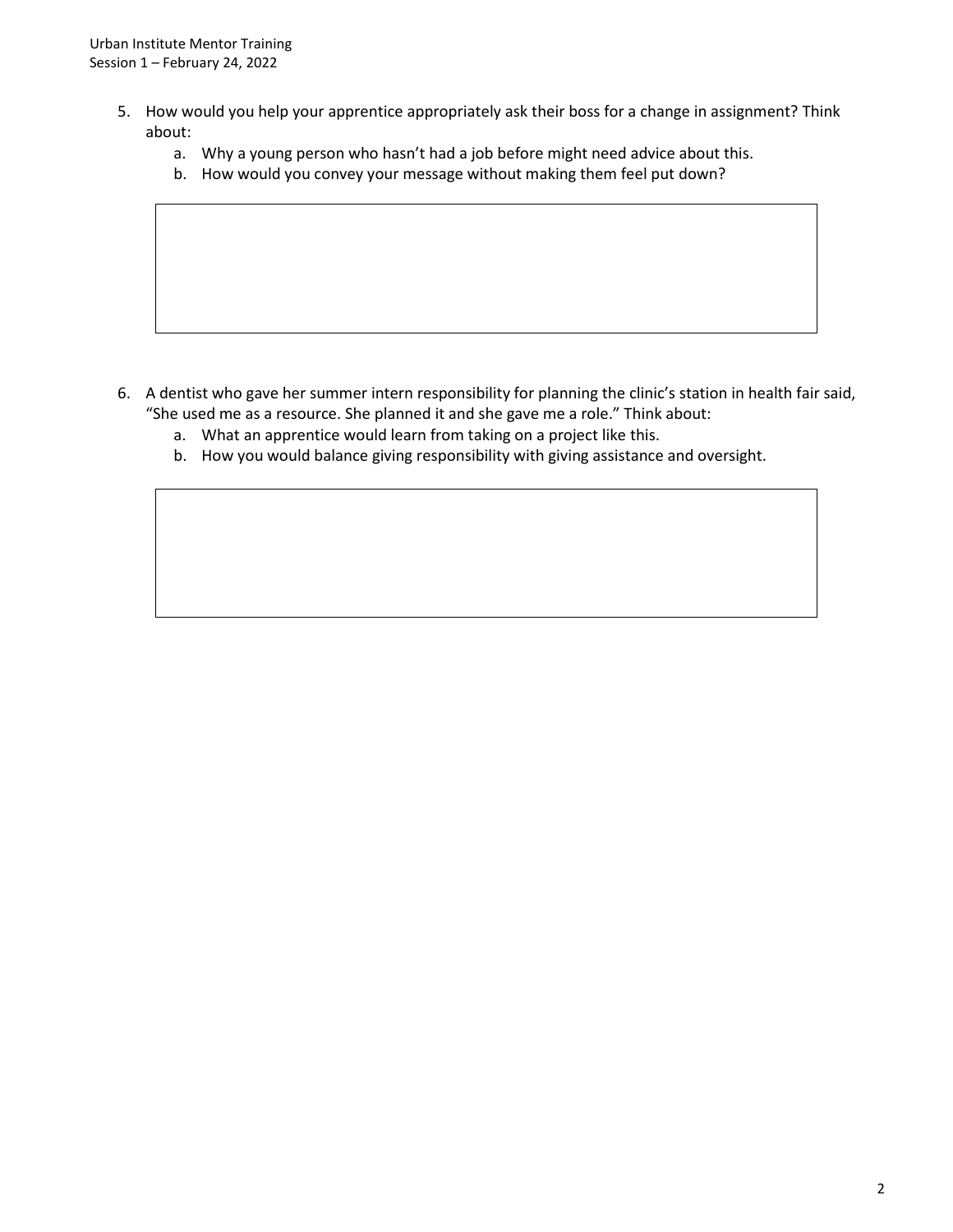## **Breakout rooms 1 & 4: Personal Competence**

Definition: Personal Competence is the ability to demonstrate the behavior and attitudes appropriate to an adult workplace, including self-confidence, initiative, motivation, and career planning. Helping an apprentice build personal competence involves a mixture of teaching and advising plus role modeling – acting in appropriate ways yourself so they can see what it looks like.

Scenario: "One of the areas that Don was somewhat lacking in was discipline. When I would set up a meeting with Don, he thought it was okay to show up late."

Directions: Think about what you would do in the situation and discuss as a group. Use the below questions to guide your discussion.

1. How have you or how would you envision teaching a personal competence like punctuality?

2. What would you or did you do?

3. Is there anything you think a mentor should avoid doing?

4. Would it make a difference if your own race, ethnicity, and background were similar to or different from the apprentice's?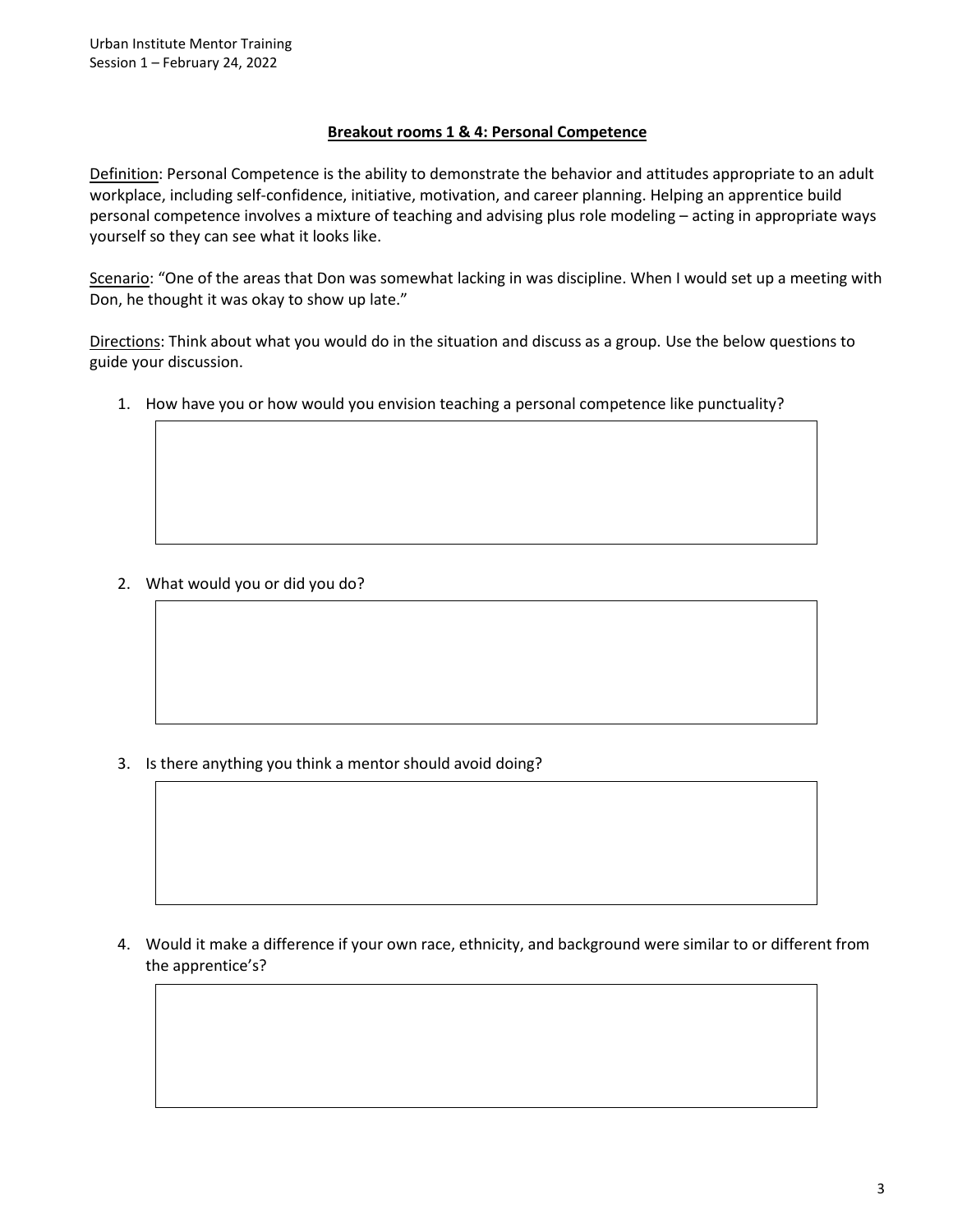## **Breakout rooms 2 & 5: Social Competence**

Definition: Social Competence is the ability to be a productive member of a particular group or organization. Helping an apprentice build social competence involves a mixture of teaching and advising plus role modeling – acting in appropriate ways yourself so they can see what it looks like.

Scenario: English was not Suzie's first language and it was not the language she used at home, but it was expected that all employees in the company use proper standard English while on the job.

Directions: Think about what you would do in the situation and discuss as a group. Use the below questions to guide your discussion.

1. How have you or how would you envision teaching a social competence like using language appropriate to a workplace?

2. What would you or did you do?

3. How would you try to maintain the apprentice's pride and identity?

4. Would it make a difference if your own race, ethnicity, and background were similar to or different from the apprentice's?